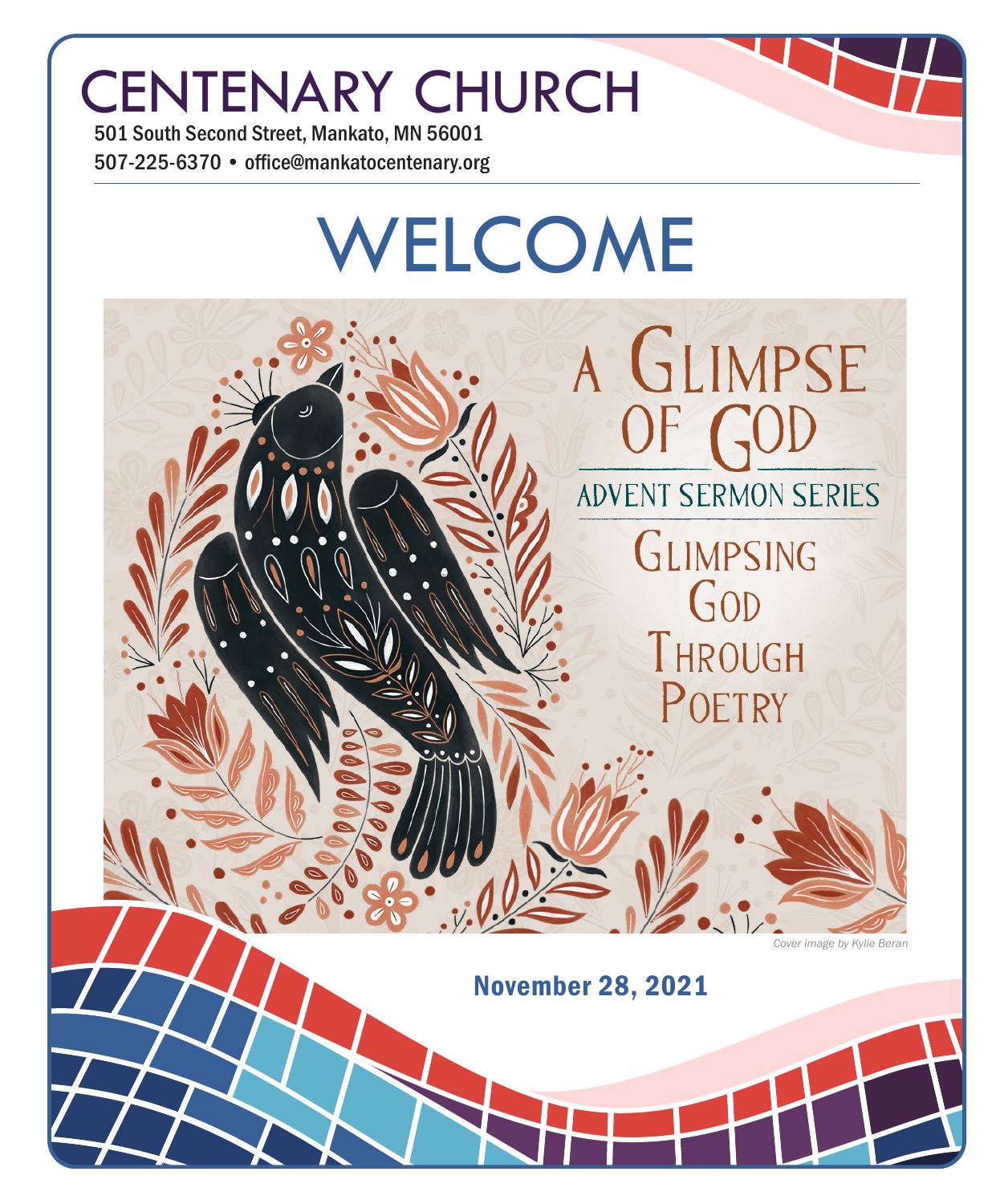### Everyone Is Welcome

We are glad that you are here and invite you to fill out the Connect Card that is in your bulletin. Please note the prayer requests and connections opportunities on the back of the card. Completed Connect Cards may be placed in the offering plate as you leave today.

Join us for coffee and donuts after the service.

Centenary United Methodist Church is a member of the Reconciling Ministries Network. Centenary has made a commitment to intersectional LGBTQ justice, and affirms that everyone is beloved and celebrated in our ministry.

### Announcements

Advent Kickoff Join us today at 11:00 a.m. for an Advent kickoff event! Everyone from the church is welcome to come, and we will make Advent wreaths, pick up an Advent devotional, and learn more about the different themes for Advent.

#### Adult Class with Pastor Michelle

Join Pastor Michelle and others on Wednesday nights at 6:30 p.m. via zoom for a class called "Embodied: Scriptural and Theological Perspectives on the Bodies of Humans and of the Earth." Sign up by contacting Pastor Michelle at Michelle@MankatoCentenary.org or Join the Zoom Meeting at https://us02web.zoom.us/j/85914353655 Meeting ID: 859 1435 3655 Or call: (312) 626-6799, 85914353655#

**Christmas Eve Services** We invite you to our Christmas Eve Services on Friday, December 24th at 3:00 p.m. and again at 5:00 p.m. Both services will be the same. You will also be able to view the Christmas Eve Service online, on the hour, starting at 3:00 p.m. at www.MankatoCentenary.org

**Zoom Social Hour** December 1st at 5:30 p.m. Are you missing social contact with friends from church? Two Wednesdays per month we will gather via Zoom and visit with others from Centenary. Some people tried this format after worship when we were all worshiping virtually and we found it fed our souls. Please join us via Zoom on the first and third Wednesdays of each month at 5:30 p.m. Questions please call: Carla Frederick 507-381-4159 or email at carlafred925@gmail.com Join the Zoom Meeting at https://us02web.zoom.us/j/83468708127 Meeting ID: 834 6870 8127 Or call (312) 626-6799, 83468708127#

**Christmas Garden It's a joy to decorate** the Sanctuary this Christmas season with the beauty of flowers and greenery. Support our effort by filling out an order form (available in the office or in the Friday enews) and including a payment of \$20 or more. Forms may be turned in to the office, mailed, or dropped in the offering plate after worship. Deadline is December 1st.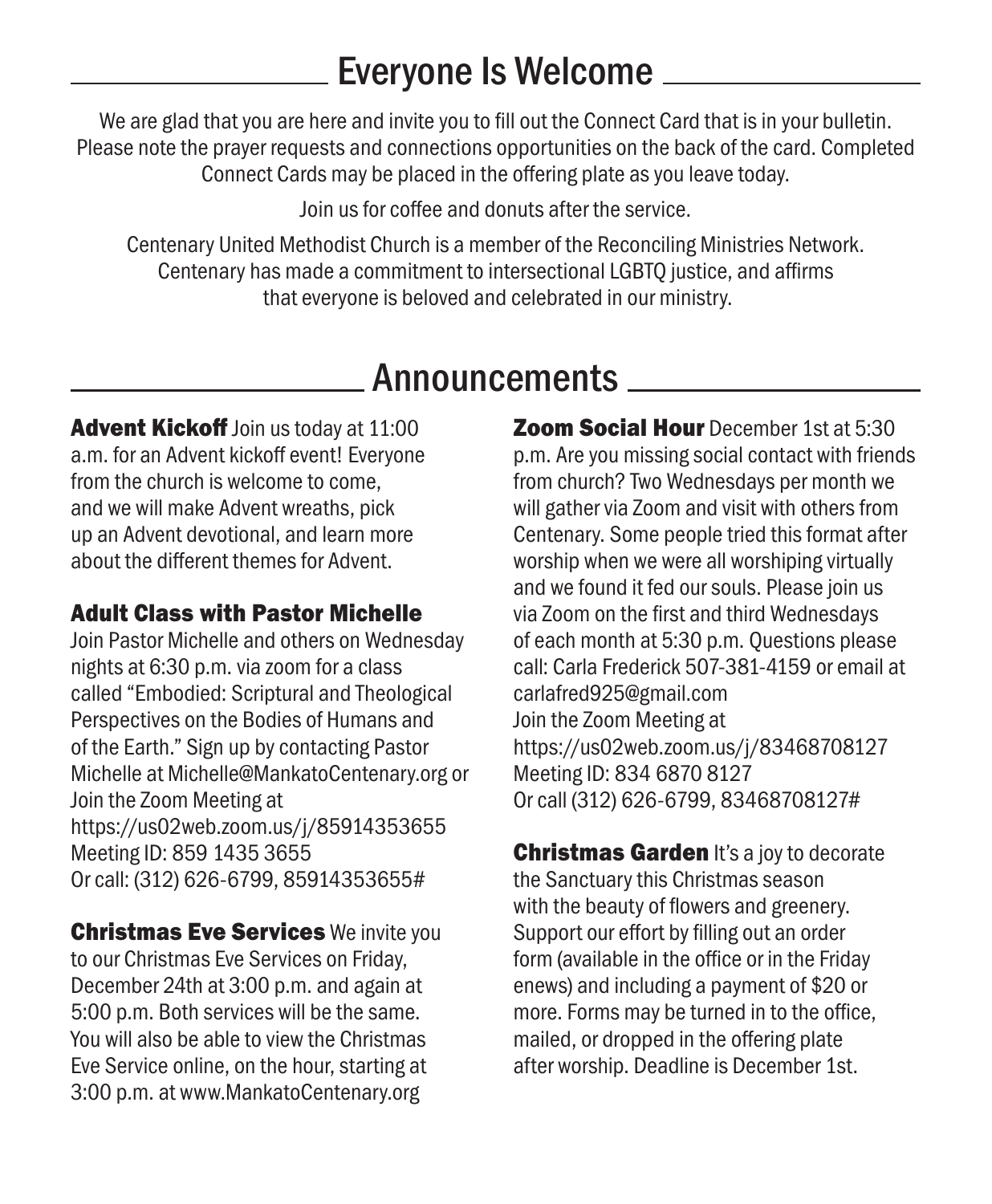### Order of Service

*Ask an usher for assistance with hearing devices and large print bulletins.*

| <b>Prelude</b>                     |                         | <b>Kristy Gilberts</b> |
|------------------------------------|-------------------------|------------------------|
| <b>Welcome &amp; Announcements</b> |                         |                        |
| <b>Candle Lighting</b>             |                         |                        |
| <b>Opening Song</b>                | All Earth Is Waiting    | by Alberto Taule       |
| <b>Prayers of the People</b>       |                         |                        |
| <b>Children's Time</b>             |                         |                        |
| <b>Opening Hymn</b>                | O Come, O Come Emmanuel | arr. Faust             |

#### Lord's Prayer

Our Father, who art in heaven, hallowed be thy name. Thy kingdom come, thy will be done, on earth as it is in heaven. Give us this day our daily bread. And forgive us our trespasses, as we forgive those who trespass against us. And lead us not into temptation, but deliver us from evil. For thine is the kingdom, and the power, and the glory forever. Amen.

#### Unison Prayer *(Susan Palo Cherwein)*

Before the world was, before the spoken word was, before the world of words was, God was. God spoke the unspoken Word - with God from the other side of time - truthful, loving, beautiful, wise. The Word, truthful, sounded and Light! light and darkness. Time was. The Word, wise, played and Sky! Sky and World. Space was. Sun and Moon. Sea and land, plants and animals, matter was. The Word, beautiful, rang out across the field of stars, of secondary stars - grace upon grace. The Word, loving, sang out across the newborn time, across unfolding space, of humus formed human - grace upon grace. Truth, wisdom, beauty, love. Still the Word resounds, forming us still - like a great loving song, forming us still. Grace upon grace. Amen.

| <b>Special Music</b>    | Come, Thou Long Expected Jesus         | arr. Prichard                 |
|-------------------------|----------------------------------------|-------------------------------|
| A Reading From John 1:1 |                                        |                               |
| <b>Sermon</b>           | <b>Glimpsing God in Poetry</b>         | <b>Rev. Michelle Hargrave</b> |
| <b>Closing Hymn</b>     | I Want To Walk As A Child of The Light | by Thomerson                  |
| <b>Benediction</b>      |                                        |                               |
| <b>Postlude</b>         | Of The Father's Love Begotten          | arr. Tornquist                |